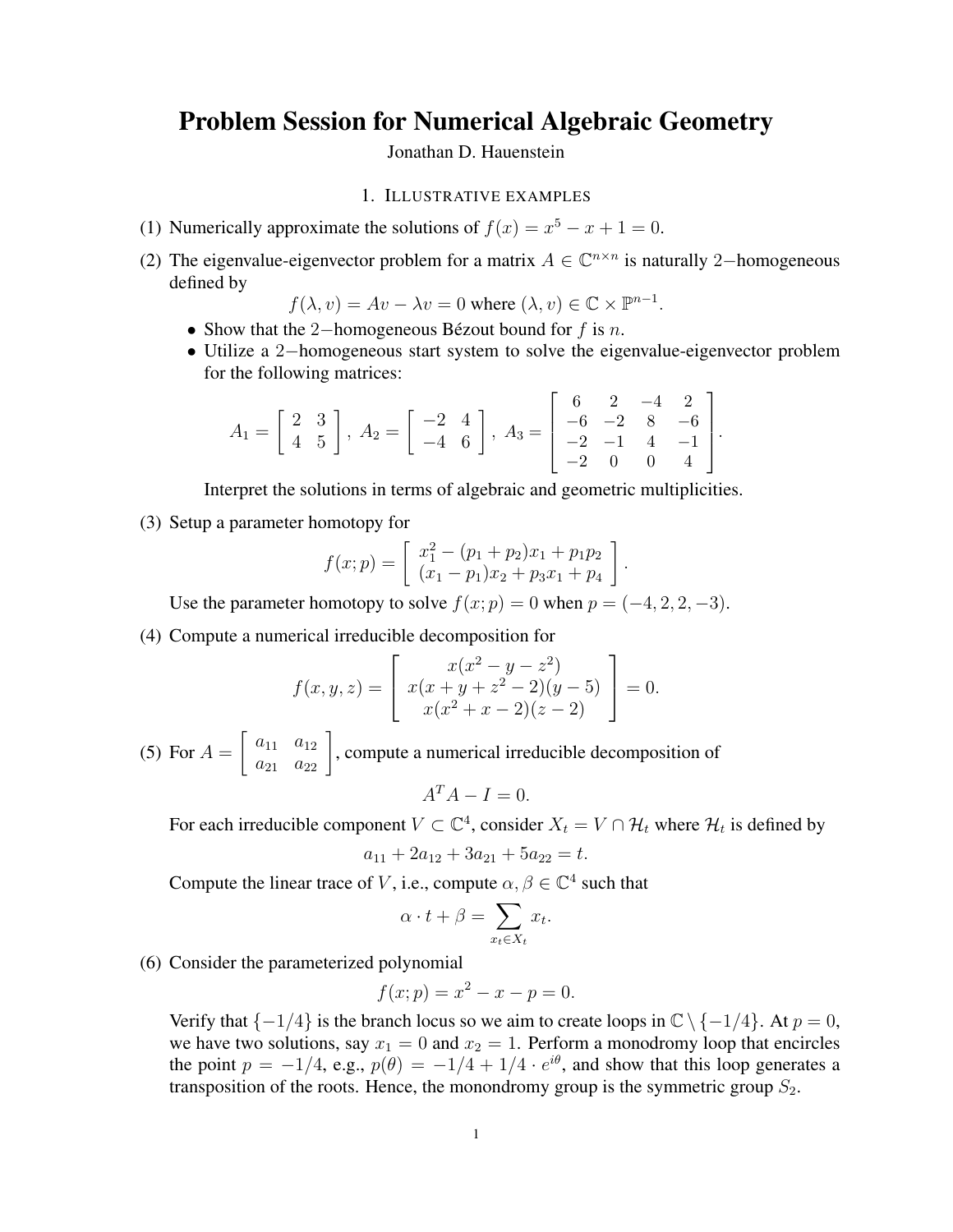# 2. POWER FLOW/KURAMOTO

For *n* oscillators, fix  $s_n = 0$  and  $c_n = 1$ , parameters  $\alpha \in \mathbb{C}^{n-1}$  and  $B \in \mathbb{C}^{n \times n}$  with  $B = B^T$ , and consider the polynomial system

$$
F(s, c; \alpha, B) = \begin{bmatrix} \alpha_i - \sum_{\substack{j=1 \ j_i \ j_i \ k_i \neq j}}^n B_{ij}(s_i c_j - s_j c_i) & i = 1, \dots, n-1 \\ s_i^2 + c_i^2 - 1 & i = 1, \dots, n-1 \end{bmatrix} = 0
$$

which consists of  $2(n - 1)$  equations in  $2(n - 1)$  variables.

- a. Compute the generic root count for  $\alpha \in \mathbb{C}^{n-1}$  and  $B = B^T \in \mathbb{C}^{n \times n}$  when  $n = 3$  and  $n = 4$ .
- b. Compute the generic root count for  $\alpha \in \mathbb{C}^{n-1}$  and  $v \in \mathbb{C}^n$  where  $B = vv^T$  (i.e., rank 1 coupling case) when  $n = 3$  and  $n = 4$ .
- c. For  $n = 4$ , show that  $\alpha = (0.5, 0.5, -0.5, -0.5)$  and  $v = (1, 1, 1, 1)$  with  $B = vv<sup>T</sup>$  has 10 real solutions. What happened to the other solutions? What happens when one slightly perturbs  $\alpha$ ?

d. For 
$$
n = 4
$$
, show that  $\alpha = 0$  and  $B = \begin{bmatrix} 0 & -3.9524 & 0.3177 & 4.3192 \\ -3.9524 & 0 & 6.3855 & -7.9773 \\ 0.3177 & 6.3855 & 0 & -7.4044 \\ 4.3192 & -7.9773 & -7.4044 & 0 \end{bmatrix}$  (data

adapted from Zachary Charles) has 18 real solutions.

- e. Experiment with the parameters to show that all solutions can be real in both the arbitrary and rank 1 coupling cases when  $n = 3$ .
- (Open) f. Is 18 the maximum number of real solutions for  $n = 4$  with arbitrary coupling  $(B = B<sup>T</sup>)$ ?
- (Open) g. Is 10 the maximum number of real solutions for  $n = 4$  with rank 1 coupling  $(B = v v^T)$ ?
- (Open) h. Determine the generic number of solutions as a function of  $r = \text{rank } B$  and n. Determine the maximum number of real solutions as a function of  $r = \text{rank } B$  and n.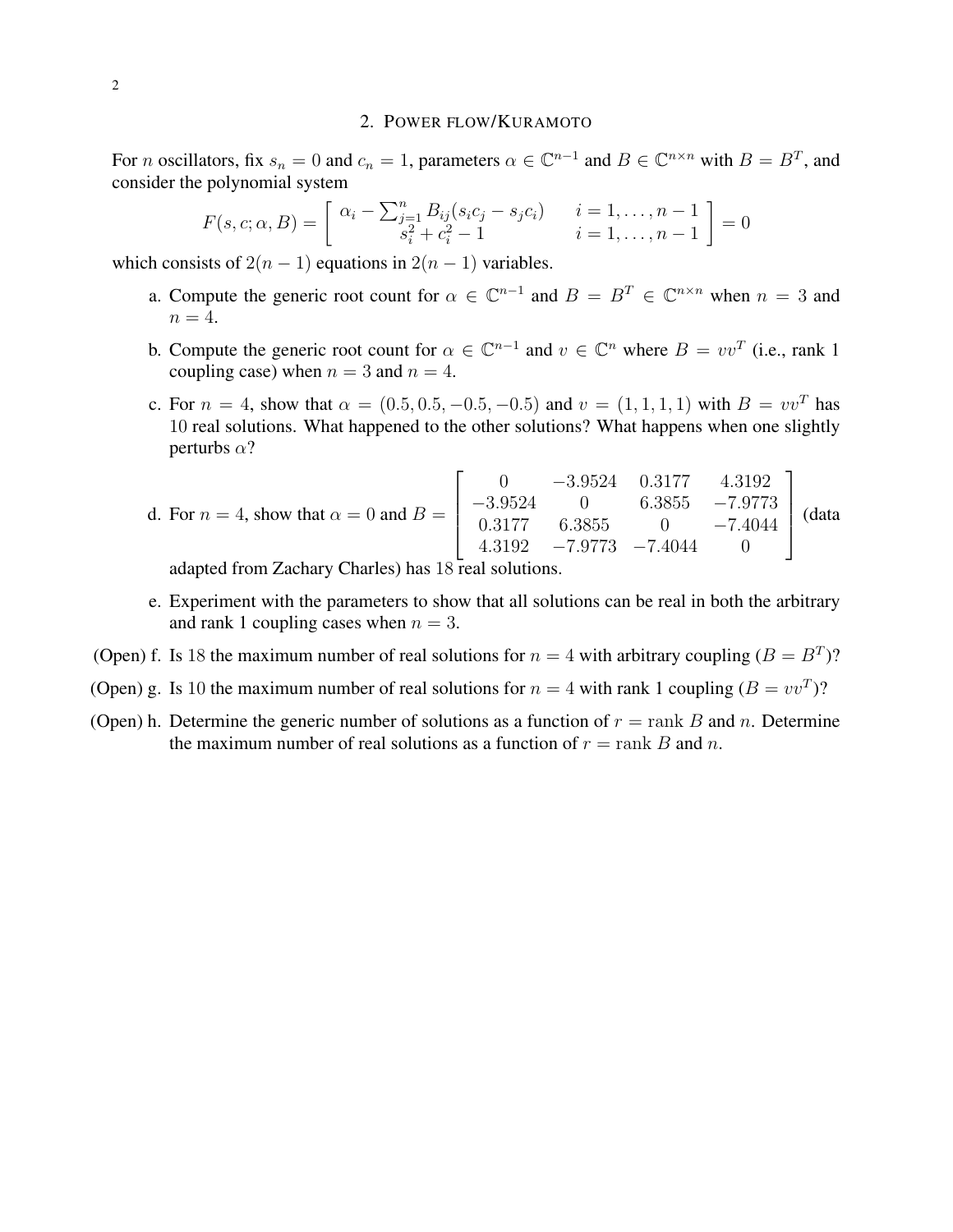#### 3. PLANE CONICS

a. Show that the space of plane conics in  $\mathbb{C}^3$  is 8 dimensional and a general plane conic can be defined by

$$
\begin{bmatrix}\nx^2 + a_1xy + a_2y^2 + a_3x + a_4y + a_5 \\
z + b_1x + b_2y + b_3\n\end{bmatrix} = 0
$$

for some  $(a, b) \in \mathbb{C}^5 \times \mathbb{C}^3$ .

b. A classical enumerative geometry problem is to count the number of plane conics in  $\mathbb{C}^3$ that pass through k points and intersect  $8 - 2k$  lines in general position. The following table lists the degrees based on  $k$ :

| $k_{\parallel}$ | number of plane conics |
|-----------------|------------------------|
| 3               |                        |
|                 |                        |
|                 | 18                     |
|                 | Q9                     |

Verify the generic root count is 18 for  $k = 1$  (without loss of generality, one may take the point to be the origin).

- c. Setup a parameter homotopy for  $k = 1$  and experiment to find the possible number of real solutions.
- (Open) d. Taking the point to be the origin, is it possible to find 6 real lines for which there are 18 nonreal plane conics passing through the origin and intersects the lines? If this is impossible, what structure in the system requires there to always be a real solution when the parameters (which define the real lines) are real?
	- e. Verify that all 92 plane conics that intersect the lines

$$
\mathcal{L}_i = \{ p_i + tv_i \mid t \in \mathbb{C} \}
$$

are real:

| $p_1 = (0.46978, -3.988, -2.3527)$  | $v_1 = (2.9137, 1.546, -0.27448)$     |
|-------------------------------------|---------------------------------------|
| $p_2 = (3.19, 0.5752, 3.0953)$      | $v_2 = (0.56569, 1.108, 4.3629)$      |
| $p_3 = (0.40308, 0.78659, 0.9053)$  | $v_3 = (-3.0656, -1.4638, 1.4096)$    |
| $p_4 = (-4.3743, 4.0046, -1.0243)$  | $v_4 = (-0.9163, 3.6495, -2.6528)$    |
| $p_5 = (1.5198, -0.86125, -4.5963)$ | $v_5 = (-3.8418, 3.9541, 2.5494)$     |
| $p_6 = (0.46801, -4.0308, -2.4411)$ | $v_6 = (1.0225, 1.6422, 1.5925)$      |
| $p_7 = (-3.3382, 3.8432, 1.693)$    | $v_7 = (-4.4657, 1.9618, 1.6865)$     |
| $p_8 = (1.3536, 3.6311, 0.42864)$   | $v_8 = (-3.1442, -2.4915, -0.63586).$ |
|                                     |                                       |